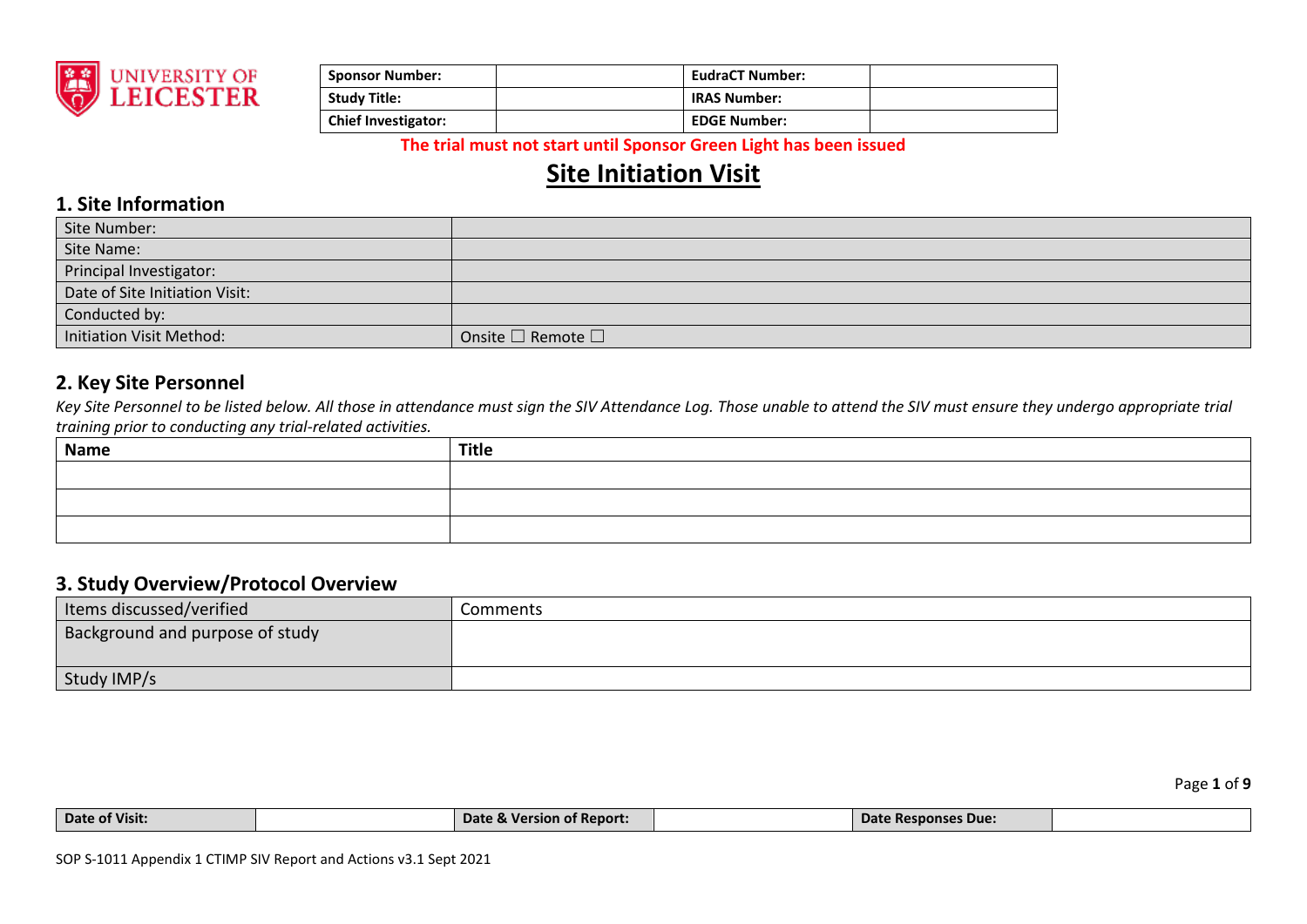

| <b>Sponsor Number:</b>     | <b>EudraCT Number:</b> |  |
|----------------------------|------------------------|--|
| <b>Study Title:</b>        | <b>IRAS Number:</b>    |  |
| <b>Chief Investigator:</b> | <b>EDGE Number:</b>    |  |

## **4. GCP and Regulatory Compliance**

| Items Discussed/verified             | Yes    | No     | N/A | Comments |
|--------------------------------------|--------|--------|-----|----------|
| Investigator obligations             | └      | $\Box$ |     |          |
| Sponsor obligations                  |        |        |     |          |
| <b>Standard Operating Procedures</b> |        | $\Box$ |     |          |
| Ethics reporting requirements        |        |        |     |          |
| MHRA reporting requirements          |        | └      |     |          |
| Sponsor reporting requirements       |        | $\Box$ |     |          |
| Amendments                           |        | $\Box$ |     |          |
| Data Protection                      | $\Box$ | $\Box$ |     |          |
| Study record storage requirements    |        | $\Box$ |     |          |
| Archiving arrangements               | $\Box$ | $\Box$ |     |          |

### **5. Trial Master File/Investigator Site File**

| Items Discussed/verified                       | Yes | No | N/A | Comments |
|------------------------------------------------|-----|----|-----|----------|
| Site File = created, sent to site and complete |     |    |     |          |
| Delegated Individual for Site File maintenance |     |    |     |          |
| Secure Location/limited Access                 |     |    |     |          |

## **6. Study Approval Status/Essential Documents**

| Items Discussed/verified            | Yes | No | N/A | <b>Version/Comments</b> |
|-------------------------------------|-----|----|-----|-------------------------|
| MHRA Approval                       | ─   |    |     |                         |
| REC Favourable opinion/HRA approval |     |    |     |                         |
| Composite of REC committee          | _   |    |     |                         |
| R&D/R&I Approval                    | ─   |    |     |                         |

Page **2** of **9**

| Date of Visit: | Date<br>. Version of Report: | : Responses Due:<br>Date |  |
|----------------|------------------------------|--------------------------|--|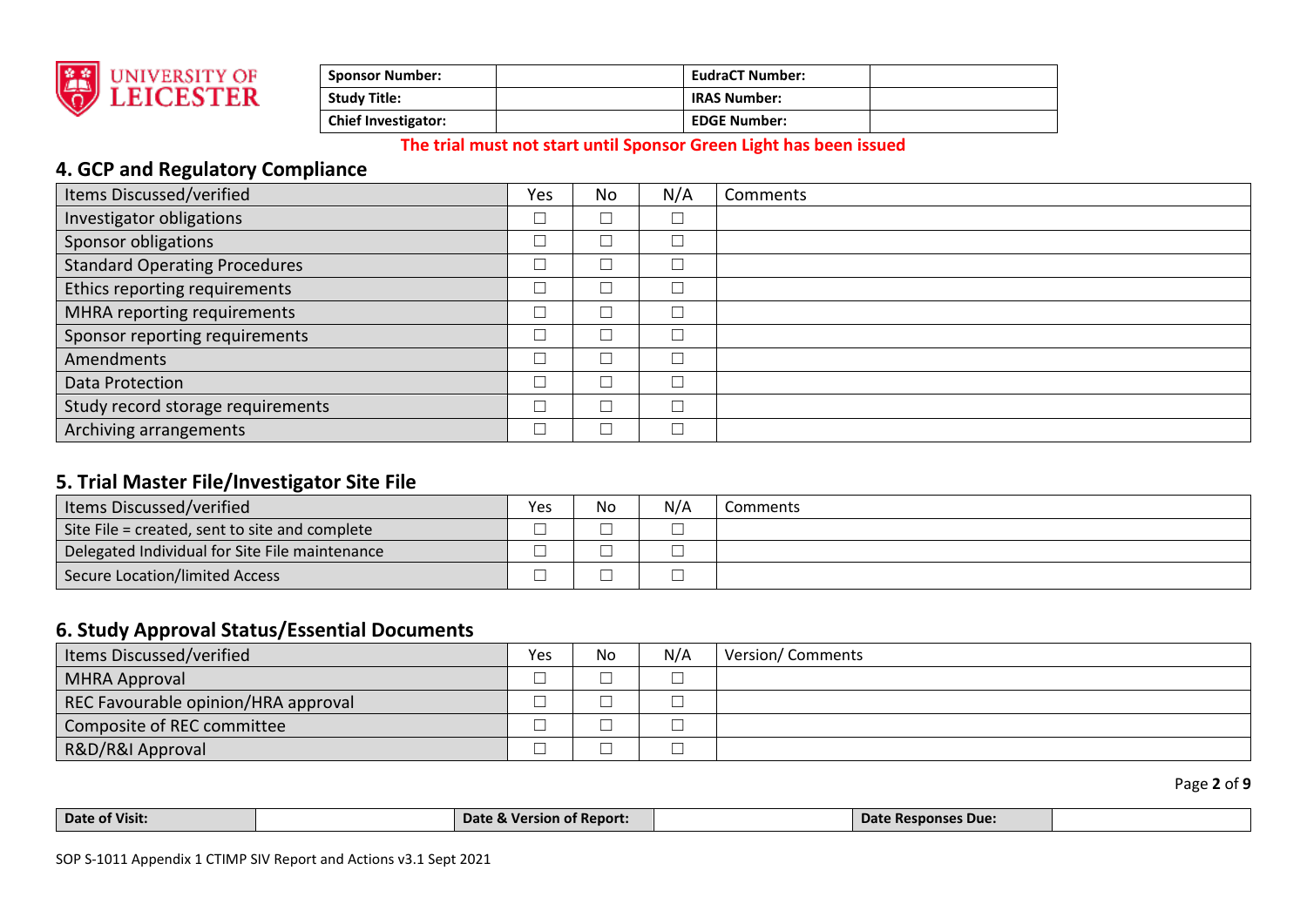

| <b>Sponsor Number:</b>     | <b>EudraCT Number:</b> |  |
|----------------------------|------------------------|--|
| <b>Study Title:</b>        | <b>IRAS Number:</b>    |  |
| <b>Chief Investigator:</b> | <b>EDGE Number:</b>    |  |

| Signed Sponsor/CI Agreement                          |          |        |  |
|------------------------------------------------------|----------|--------|--|
| <b>Signed Financial Agreement</b>                    | $\sqcup$ |        |  |
| Indemnity/Insurance                                  |          |        |  |
| Approved Reference Safety Information (RSI):         | $\Box$   | $\Box$ |  |
| Investigator Brochure/SmPC                           |          |        |  |
| Protocol (+ protocol signed by PI?)                  | $\Box$   |        |  |
| Protocol deviation/Serious Breach reporting          | $\Box$   |        |  |
| Patient Information Leaflet                          | $\Box$   |        |  |
| Consent                                              | $\Box$   |        |  |
| <b>Patient Invitation</b>                            | $\Box$   |        |  |
| <b>GP Letter</b>                                     | $\Box$   |        |  |
| Advertisement                                        | $\Box$   |        |  |
| Other study documents                                | $\Box$   |        |  |
| <b>CRF</b>                                           | $\Box$   | ┓      |  |
| Other: Have any contact numbers on PIS been checked? | $\Box$   |        |  |

## **7. Investigator Site Personnel**

| Items Discussed/verified                                                      | Yes | No | N/A | Comments |
|-------------------------------------------------------------------------------|-----|----|-----|----------|
| Adequate site staff to conduct the study                                      |     |    |     |          |
| Signed and dated CV for all study team members                                |     |    |     |          |
| <b>GCP Training</b>                                                           |     |    |     |          |
| Process for training new staff                                                | ─   |    |     |          |
| All study team members listed on Delegation of<br>Authority and Signature Log |     |    |     |          |

Page **3** of **9**

| Date of Visit: | <b>Version of Report:</b><br>Date & Vers | ate Responses Due:<br>- Dalt |  |
|----------------|------------------------------------------|------------------------------|--|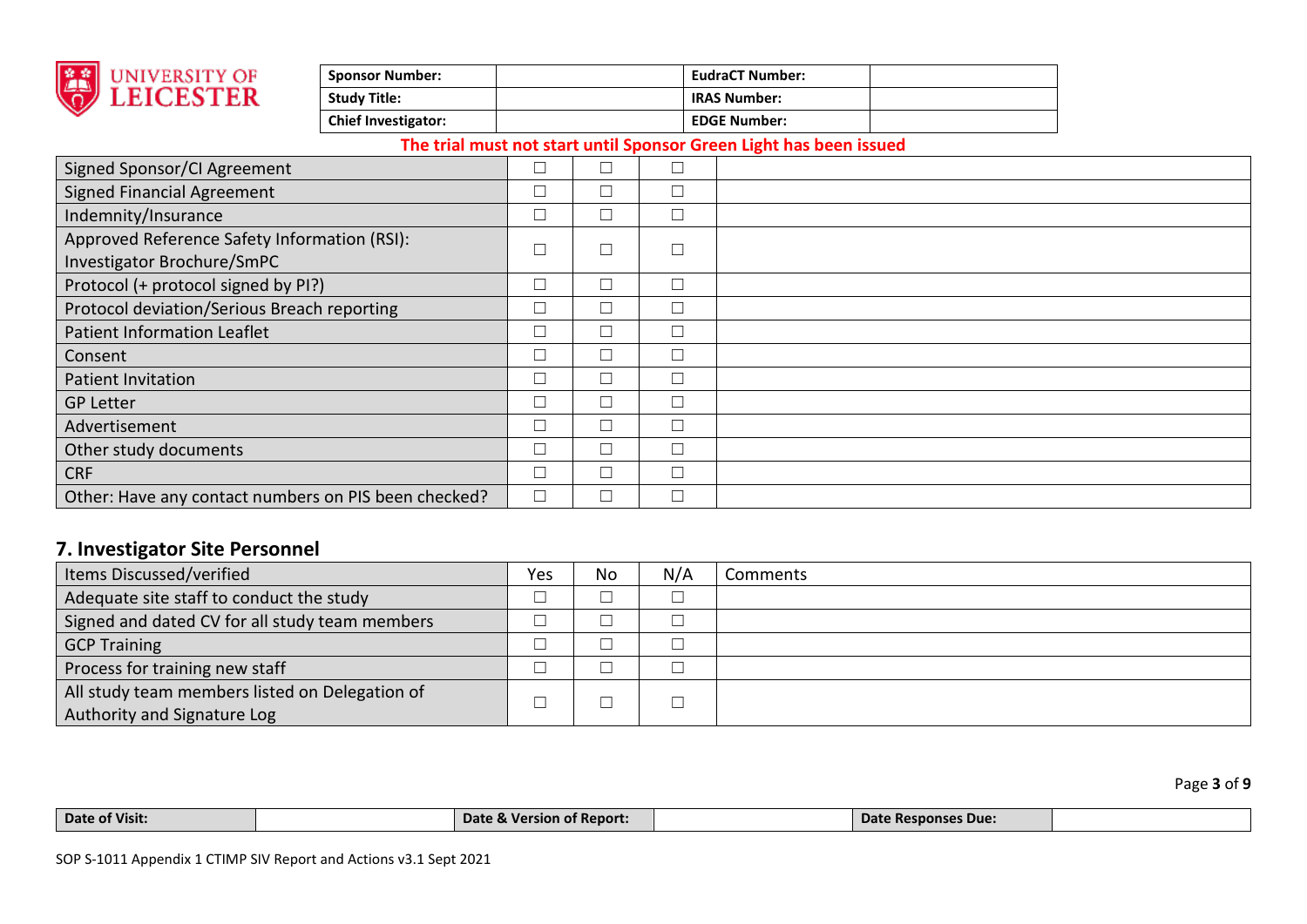

| <b>Sponsor Number:</b>     | <b>EudraCT Number:</b> |  |
|----------------------------|------------------------|--|
| <b>Study Title:</b>        | <b>IRAS Number:</b>    |  |
| <b>Chief Investigator:</b> | <b>EDGE Number:</b>    |  |

## **8. Recruitment**

| Items discussed/verified                           | Yes | No | N/A | Comments |
|----------------------------------------------------|-----|----|-----|----------|
| Planned Number of Trial subjects                   |     |    |     |          |
| Methods for identifying Subjects                   |     |    |     |          |
| Requirement to complete Subject Screening and      |     |    |     |          |
| <b>Enrolment logs</b>                              |     |    |     |          |
| Procedure for Withdrawn Subjects/Lost to Follow-up |     |    |     |          |

## **9. Informed Consent/Enrolment**

| Items Discussed/verified                  | Yes | No | N/A | Comments |
|-------------------------------------------|-----|----|-----|----------|
| Informed consent procedures/documentation |     |    |     |          |
| requirements                              |     |    |     |          |
| Eligibility criteria                      |     |    |     |          |
| 100% consent audit requirements           |     |    |     |          |
| Randomisation procedures                  |     |    |     |          |

### **10. Investigational Medicinal Products**

| Items discussed/verified | Yes | No | N/A | Comments |
|--------------------------|-----|----|-----|----------|
| QP release document      | ─   |    |     |          |
| Certificate of analysis  | ─   |    |     |          |
| Receipt                  |     |    |     |          |
| Labelling and packaging  |     |    |     |          |
| Storage requirements     | –   |    |     |          |
| Dispensing procedures    | ─   |    |     |          |
| Drug accountability      |     |    |     |          |

Page **4** of **9**

| Date of Visit: | Date & Version of Report: | e Responses Due:<br><b>Date</b> |  |
|----------------|---------------------------|---------------------------------|--|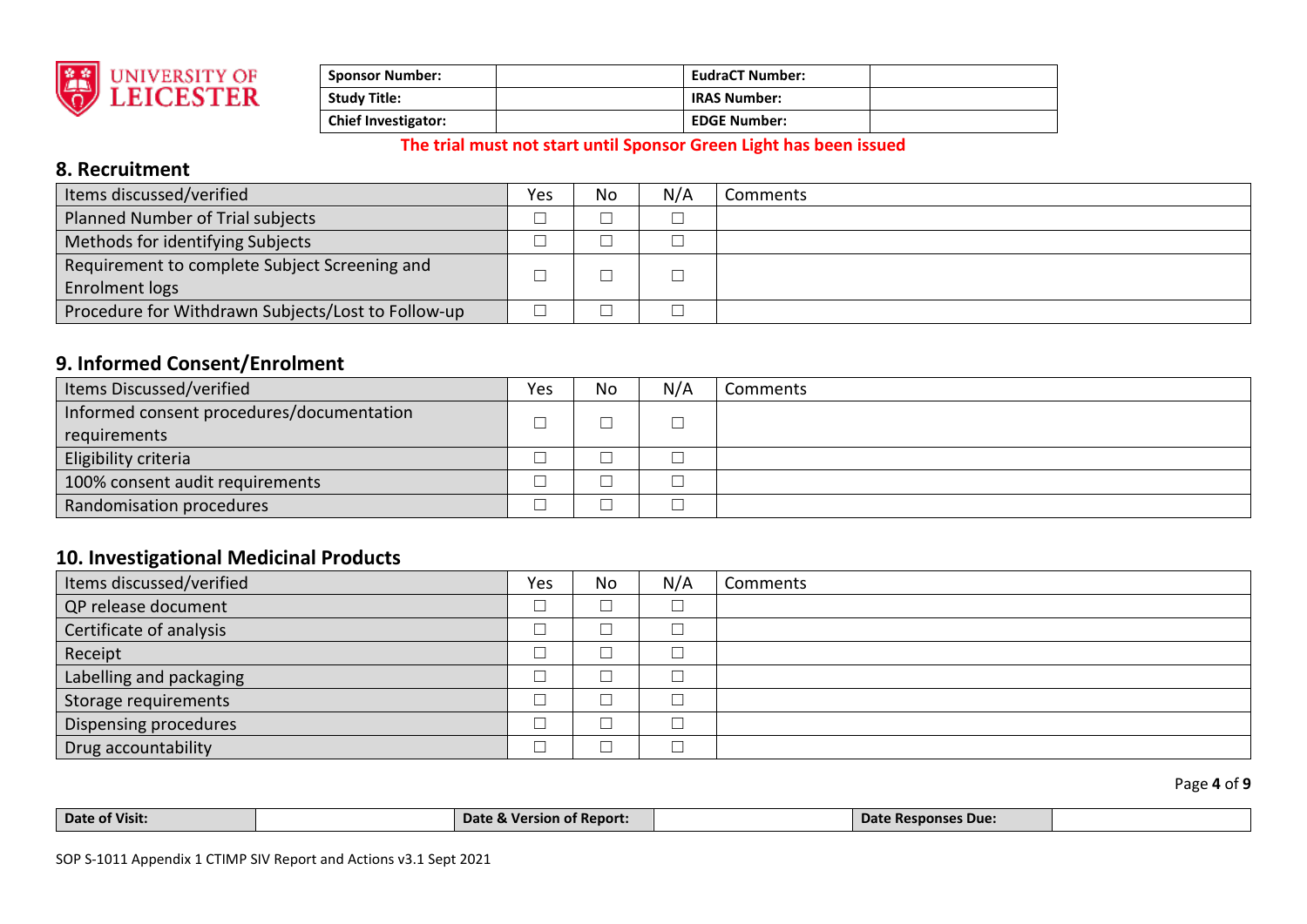

| <b>Sponsor Number:</b>     | <b>EudraCT Number:</b> |  |
|----------------------------|------------------------|--|
| <b>Study Title:</b>        | <b>IRAS Number:</b>    |  |
| <b>Chief Investigator:</b> | <b>EDGE Number:</b>    |  |

| Return of IMP procedures                  | $\sim$ |  |
|-------------------------------------------|--------|--|
| Reordering procedures                     |        |  |
| Drug Destruction                          |        |  |
| Unblinding procedure/code break envelopes | _      |  |

## **11. Safety Reporting/Pharmacovigilance**

| Items Discussed/verified                           | Yes | No | N/A | Comments |
|----------------------------------------------------|-----|----|-----|----------|
| AE / SAE reporting procedures                      |     |    |     |          |
| SUSAR reporting procedures                         |     |    |     |          |
| <b>Notification process</b>                        |     |    |     |          |
| <b>Urgent Safety Measures</b>                      |     |    |     |          |
| Data Safety Monitoring Board meeting and reporting |     |    |     |          |
| requirements                                       |     |    |     |          |

## **12. Data Collection**

| Items Discussed/verified         | Yes | No | N/A | Comments |
|----------------------------------|-----|----|-----|----------|
| Format and timelines             | ─   |    |     |          |
| CRF completion guidelines        |     |    |     |          |
| Queries and corrections          | └   |    |     |          |
| <b>MACRO Database training</b>   |     |    |     |          |
| File notes                       | ─   |    |     |          |
| <b>Statistical Analysis Plan</b> |     |    |     |          |

### **13. Source Documentation**

|--|

Page **5** of **9**

| Date of Visit: | Date &<br>ersion of Report:<br><b>Marc</b> | ፥ Responses Due:<br><b>Date</b> |  |
|----------------|--------------------------------------------|---------------------------------|--|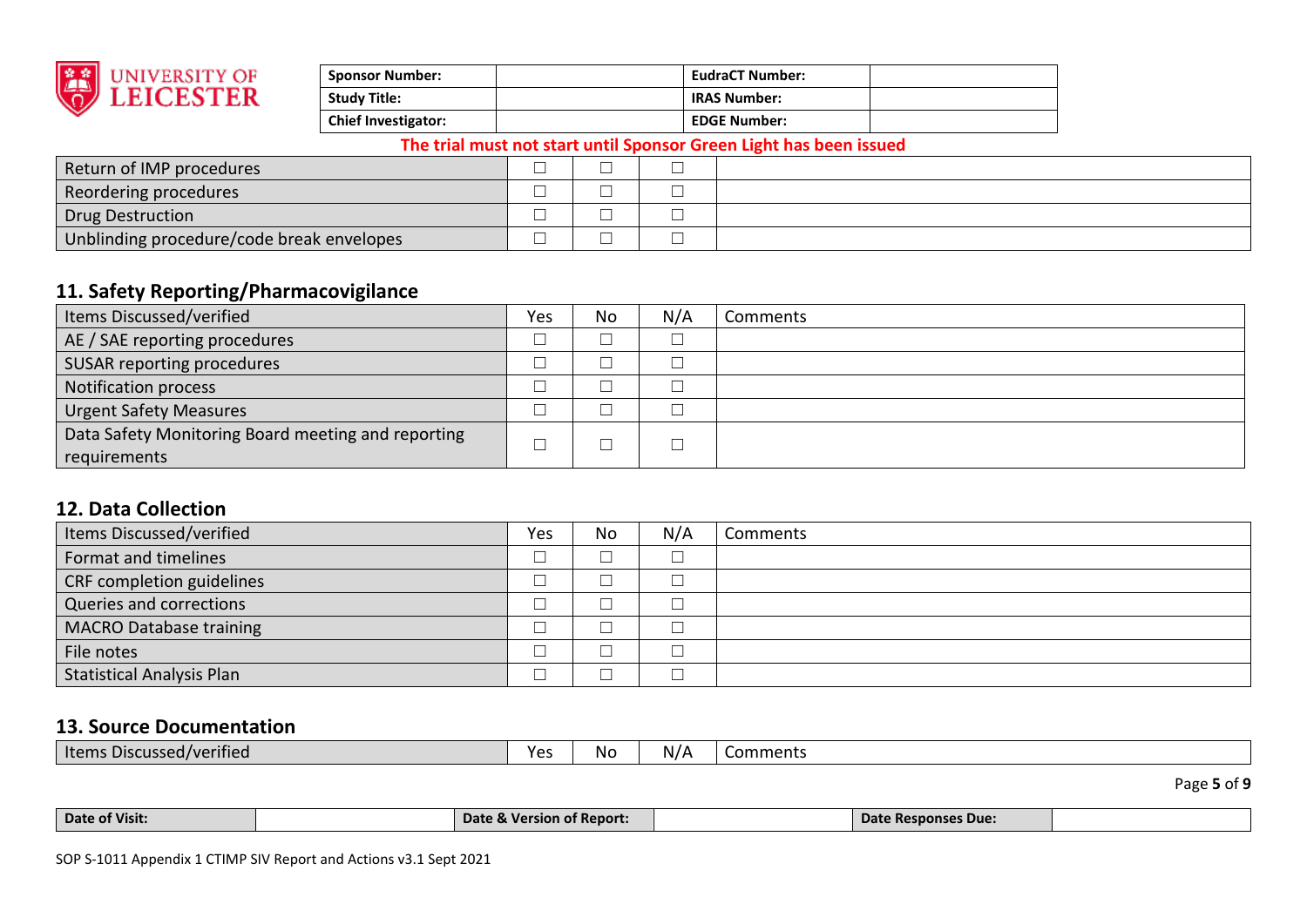

| <b>Sponsor Number:</b>     | <b>EudraCT Number:</b> |  |
|----------------------------|------------------------|--|
| Study Title:               | <b>IRAS Number:</b>    |  |
| <b>Chief Investigator:</b> | <b>EDGE Number:</b>    |  |

| Source Data Agreement | 一                             | _<br>_   | $\overline{\phantom{a}}$      |  |
|-----------------------|-------------------------------|----------|-------------------------------|--|
| CRFs as source        | $\overline{\phantom{a}}$<br>一 | ___<br>─ | $\overline{\phantom{a}}$<br>─ |  |
| Document retention    | $-$<br>一                      | ___<br>_ | _<br>_                        |  |

## **14. Equipment List**

| I Items Discussed/verified              | Yes     | No     | N/A | :omments |
|-----------------------------------------|---------|--------|-----|----------|
| <b>Equipment list</b>                   | _<br>__ | –<br>_ |     |          |
| Calibration of equipment                |         | _      |     |          |
| Maintenance/service record requirements | _       | _      |     |          |

## **15. Specimen Collection**

| Items Discussed/verified                              | Yes    | No     | N/A | Comments |
|-------------------------------------------------------|--------|--------|-----|----------|
| <b>Specimen Collection</b>                            | $\Box$ | $\Box$ |     |          |
| Sample result verification/CS/NCS status and required |        | $\Box$ |     |          |
| actions                                               |        |        |     |          |
| Specimens to be obtained                              |        | $\Box$ |     |          |
| Specimen Storage                                      |        | $\Box$ |     |          |
| Specimen storage and tracking logs                    |        | $\Box$ |     |          |
| Temperature monitoring                                |        |        |     |          |
| Sample shipment                                       |        | $\Box$ |     |          |
| Laboratory training/manual/SOPs                       |        | $\Box$ |     |          |
| Lab kits                                              |        | Г      |     |          |
| Lab Accreditation                                     |        | $\Box$ |     |          |
| Lab Normal Values                                     |        |        |     |          |

Page **6** of **9**

| Date of Visit: | Date & Version of Report: | Date Responses Due:<br>vale |  |
|----------------|---------------------------|-----------------------------|--|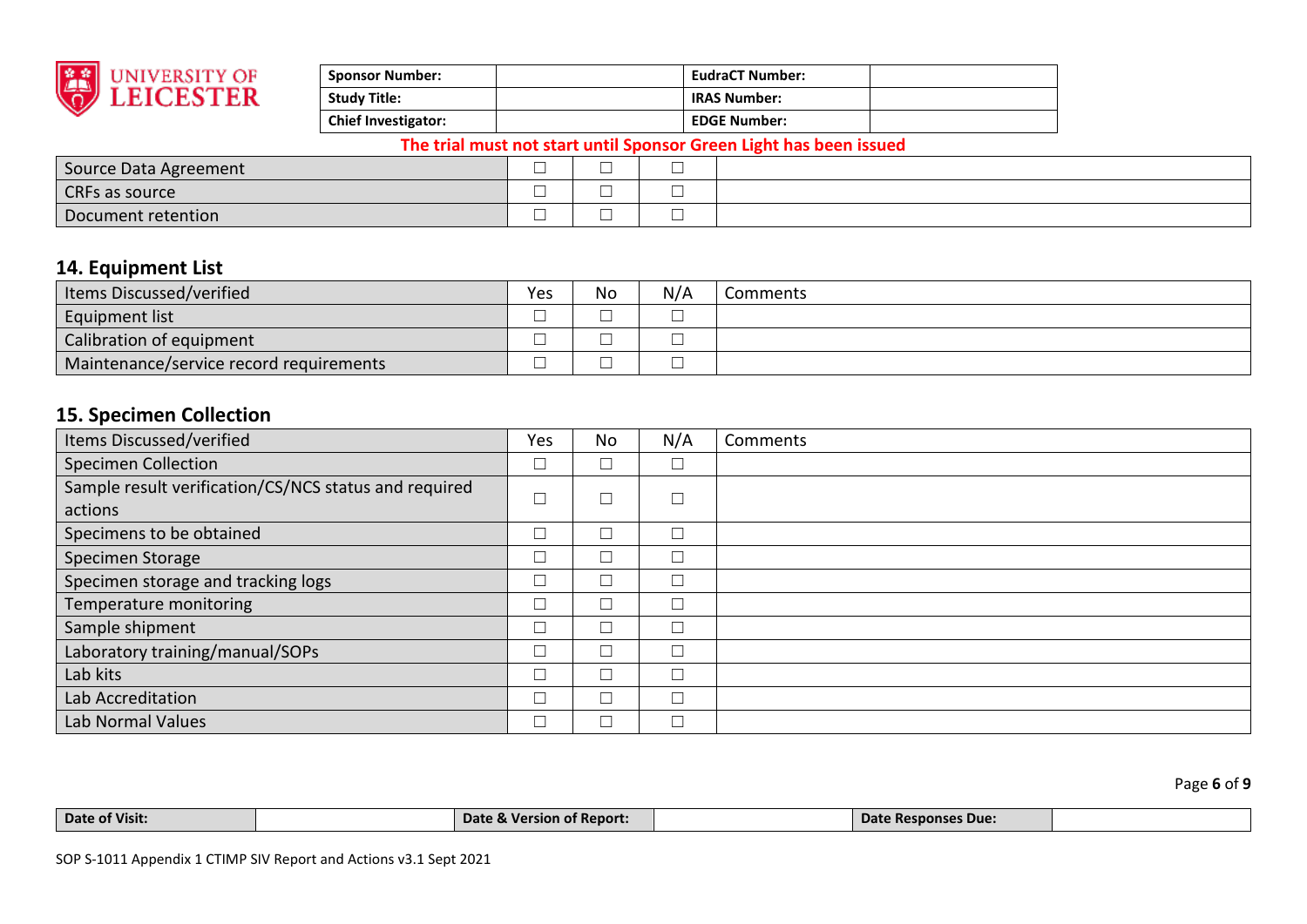

| <b>Sponsor Number:</b>     | <b>EudraCT Number:</b> |  |
|----------------------------|------------------------|--|
| Study Title:               | <b>IRAS Number:</b>    |  |
| <b>Chief Investigator:</b> | <b>EDGE Number:</b>    |  |

## **16. Communications**

| Items discussed/verified       | Yes     | No | N/A | Comments |
|--------------------------------|---------|----|-----|----------|
| Format and frequency           | _       |    |     |          |
| Site contacts                  | —       |    |     |          |
| Recruitment updates to sponsor | _<br>__ |    |     |          |

### **17. Monitoring**

| Items discussed/verified              | Yes | No | N/A | Comments |
|---------------------------------------|-----|----|-----|----------|
| Site monitoring Plan                  | ─   | ─  |     |          |
| Site Monitoring response requirements | ─   | ᅳ  |     |          |

## **Additional Comments/Visit Overview**

| Date of Visit: | $\bullet$<br><b>Date &amp;</b><br>∴ Morr<br>rsion of Report. | Date Responses Due: |  |
|----------------|--------------------------------------------------------------|---------------------|--|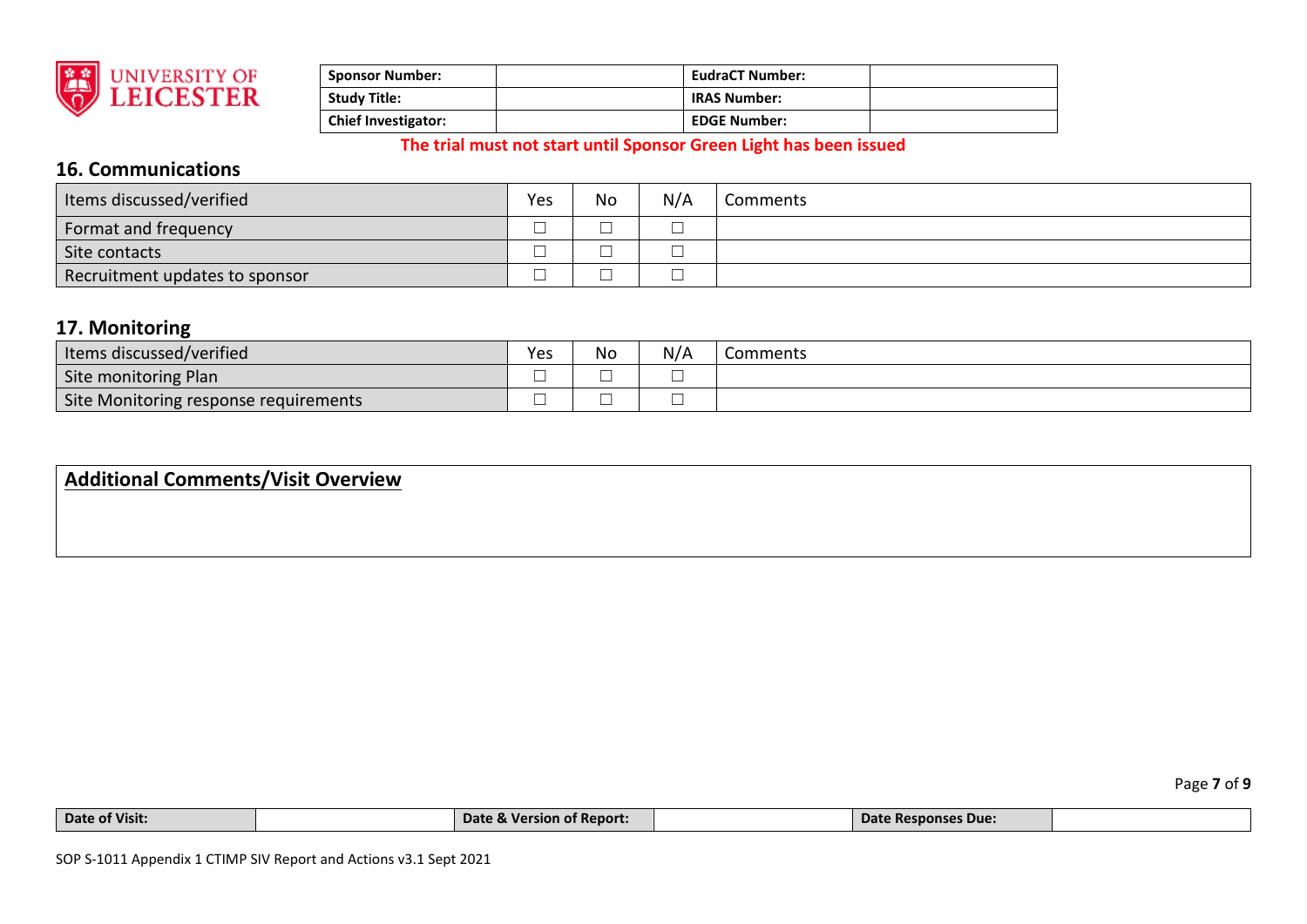

| <b>Sponsor Number:</b>     | EudraCT Number:     |  |
|----------------------------|---------------------|--|
| <b>Study Title:</b>        | <b>IRAS Number:</b> |  |
| <b>Chief Investigator:</b> | <b>EDGE Number:</b> |  |

# **Outstanding Actions**

| Site Number:              |  |
|---------------------------|--|
| Site Name:                |  |
| Sponsor Reference Number: |  |
| Short Study Title:        |  |

| No. | <b>Outstanding Issue &amp; Action Required</b> | <b>Action Taken/Response</b> | <b>Signature &amp; Date</b> | <b>Sponsor Sign-</b><br>off & Date |
|-----|------------------------------------------------|------------------------------|-----------------------------|------------------------------------|
|     |                                                |                              |                             |                                    |
|     |                                                |                              |                             |                                    |
|     |                                                |                              |                             |                                    |
|     |                                                |                              |                             |                                    |
|     |                                                |                              |                             |                                    |
|     |                                                |                              |                             |                                    |
|     |                                                |                              |                             |                                    |
|     |                                                |                              |                             |                                    |
|     |                                                |                              |                             |                                    |
|     |                                                |                              |                             |                                    |
|     |                                                |                              |                             |                                    |
|     |                                                |                              |                             |                                    |
|     |                                                |                              |                             |                                    |
|     |                                                |                              |                             |                                    |

Page **8** of **9**

| Date of Visit: | Date<br>े & Version of Report. | Date <b>D</b><br>: Responses Due: |  |
|----------------|--------------------------------|-----------------------------------|--|